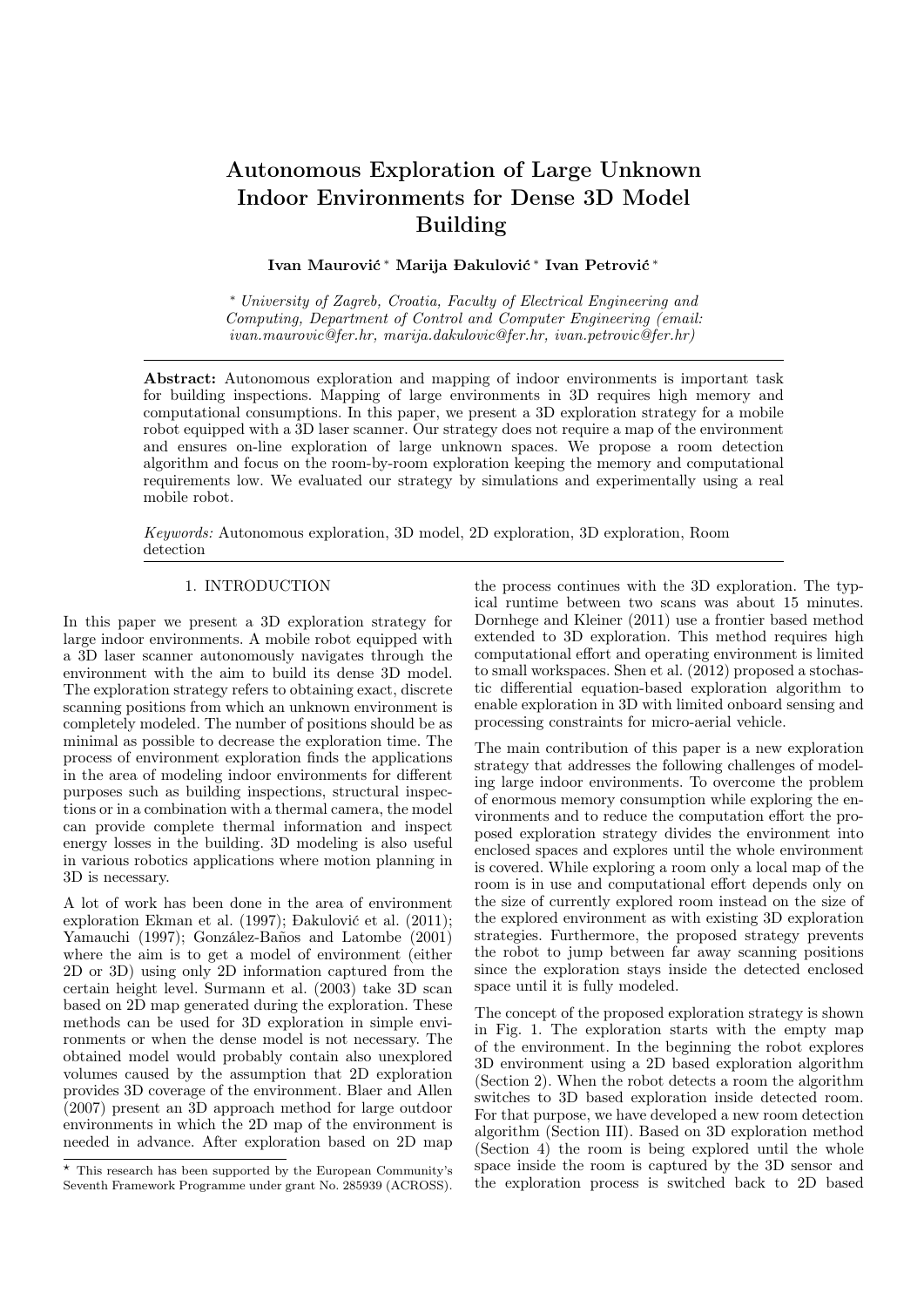

Fig. 1. The concept of the proposed exploration strategy next best view planning (NBV).

exploration, which moves the robot out of the modeled room. The final result of the proposed algorithm is a complete 3D model of the indoor environment.

#### 2. SENSOR PLACEMENT PLANNING IN 2D

The proposed sensor placement planning algorithm in 2D is based on our previous approach presented in Ðakulović et al. (2011). The algorithm is adopted to 3D exploration by using 3D instead of 2D laser scanner. The inputs are range values in  $n$  uniformly distributed directions from the 360◦ field of view extracted from the 3D point cloud such that all range data lie in the plane parallel to the floor plane at the laser scanner height level. It is assumed that the environment model is unknown and incrementally built at each scanning position. The model is represented at three abstraction levels. At the lowest level the occupancy grid map is used for storing static and dynamic obstacle information needed for path planning and obstacle avoidance. The next abstraction level contains the polygonal representation of the environment which stores real environment edges extracted from the range data. The top, most abstract, level contains candidate scanning positions which are searched to find the best goal position for exploration. The goal positions are delivered to the path planning module which navigates the robot between scanning positions, while we assume that the robot localization is resolved, e.g. using the GMAPPING module under  $ROS<sup>1</sup>$ . We use a motion planning algorithm based on the  $D^*$  algorithm and the Dynamic Window obstacle avoidance method described in Seder and Petrović (2007). The sensor placement algorithm is composed of three steps which are executed at each scanning position: (1) vectorization – extracting lines from the range data,  $(2)$  creation of the exploration polygon – building the most recent 2D model of the environment, and (3) selection of the next sensor position – searching the next goal for the path planning module. These three steps are briefly explained in the following (details can be found in Ðakulović et al.  $(2011)$ .

Vectorization. The main goal of vectorization is grouping the range data  $\mathcal{R} = \{r_k \mid k = 1, \ldots, n\}$  into M subsets, where  $M$  is not known a priori. Each subset contains almost collinear points within some error limit. For each subset the line segment is obtained by the least squares method. First, the Progressive Probabilistic Hough Transform (PPHT, from the OpenCV library Matas et al. (1998)) is carried out over the range data. PPHT calculates initial estimations of line segments which are then used to group all range data around the calculated line segments according to their distances  $\delta \rho_k$  from the lines. Lines are represented in polar coordinates  $L = [\rho \alpha]^T$ , where  $\rho$ defines the normal distance to the origin and  $\alpha$  defines the angle between normal and positive  $x$ -axis. For every measurement point the distance  $\delta \rho_k$  is obtained as

$$
\delta \rho_k = |d_k \cos(\alpha - \Theta_k) - \rho|,\tag{1}
$$

where  $r_k = [d_k \Theta_k]^T$  refers to k-th laser point in polar coordinates. If the distance  $\delta \rho_k$  is below some treshold value  $\Delta \rho$  the point belongs to set  $\mathcal{R}_p \subset \mathcal{R}$  for the corresponding line segment  $L_p$ .

The next step calculates more precisely line parameters by the least squares line fitting algorithm which solves the following minimization problem

$$
L = \underset{\alpha,\rho}{\text{argmin}} \sum_{k=1}^{N} \delta \rho_k^2, \tag{2}
$$

where  $N$  is the number of points in each subset of range data. Line segments are deterimined by trimming the given line at extreme endpoints from the subset of range data. At the end of the vectorization process real environment edges (walls, obstacles) are represented with line segments.

Creation of Exploration Polygon. At each scanning position  $p_i$  two polygons are calculated: (i) the measurement polygon  $P_i$  created from the vectorization of the newest range data, and (ii) the exploration polygon  $EP_i$  representing explored area, updated incrementally with each new measurement polygon  $P_i$ .

The line segments calculated in the vectorization step are sorted such that their ending points have increasing angles when transformed into the polar coordinate system from  $[-\pi, \pi]$ . Connecting the ending points defines the polygon  $P_i$  at the scanning position  $p_i$ . Now, the polygon  $P_i$  is composed of real line segments and artificial edges, i.e., jump edges, between them. Jump edges separate explored and unexplored regions of the environment. However, some jump edges from the new scan might fall into already explored area from the previous scans. To discard those jump edges in each step we use the union of the new polygon  $P_i$  (from the last scan) and the old exploration polygon  $EP_{i-1}$  (from previous scans) as a representation of the currently explored area  $EP_i = EP_{i-1} \bigcup P_i$ , where  $EP_0 = \emptyset$  initially. The jump edges within the union of polygon (from GPC library Vatti (1992)) are discarded. Jump edges that are larger than the preset value  $\Delta r$  are considered for the selection of the next sensor position. The minimal length of the jump edge  $\Delta r$  is chosen in accordance to the robot dimensions and enables discarding too short jump edges (i.e., robot cannot pass through too narrow passages). If the nonempty extended exploration polygon  $EP_i$  contains no jump edges, then it is considered as the reliable polygonal description and the exploration process is finished.

<sup>1</sup> Robot Operating System, http://www.ros.org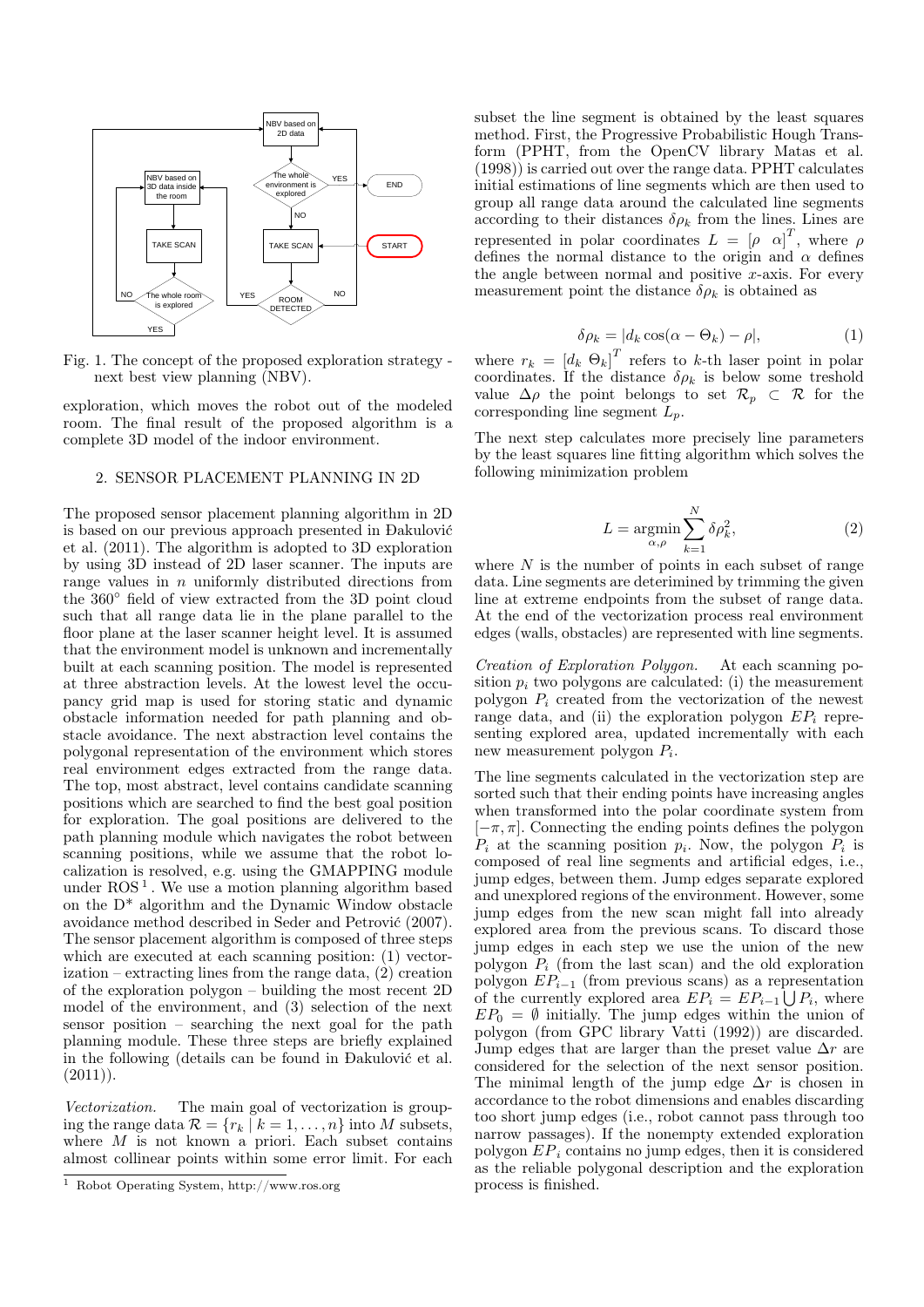

Fig. 2. Selection criterion based on angles of visibility. Jump edges are denoted by red lines.

Selection of the Next Sensor Position. For each jump edge one candidate scanning position is assigned. It is an obstacle free position near the mid point of the jump edge at distance  $l$  in front of the jump edge (Fig. 2). The distance is chosen to be equal to the robot's dimensions to ensure safety in case the jump edge is close to an obstacle that has not yet been detected. Additionally, l must be larger than the minimal sensor range, which enables range detection of all points inside unexplored area. The next sensor position is chosen by maximizing the criterion that estimates the amount of unexplored regions seen from each potential position:

$$
I_j = k_1 \frac{1}{d_j} + k_2 \sum_{i=1}^{N} \alpha_{ij},
$$
\n(3)

where  $d_i$  is the length of the shortest path between the current robot position and the j-th candidate position calculated by the path planning module,  $N$  is the number of candidate positions and  $\alpha_{ij}$  is the angle in the triangle defined by the  $j$ -th candidate position and the  $i$ -th jump edge. Two parameters  $k_1$  and  $k_2$  are used as weighting parameters of angle and distance estimations, respectively. The parameters are set in order to treat both terms in (3) equally. Numerous experiments in simulation and with the real robot showed good performance with  $k_1$  set to the maximal range distance and  $k_2$  set to  $\frac{1}{N}$  which averages over all angles.

#### 3. ROOM DETECTION ALGORITHM

Algorithm based on 2D information described in Section 2 could be efficiently used for 3D modeling of a simple indoor environments where rooms and obstacles inside are simply shaped. Applying 2D algorithm for exploration of a more complex environment can result with the incomplete 3D map model which contains holes as unknown volumes. That can be caused by occlusions generated from obstacles inside the environment like chairs, tables, wardrobes and others, since the area is covered only at certain height level. If the aim is to have a dense 3D model a method that seeks for unexplored area in 3D is necessary.

Implementing and applying a complete 3D exploration in large indoor environments would need protectively large memory area and computational effort due to the amount of information stored for the whole 3D environment. To avoid the complexity problem in this paper we propose the approach that combine both 2D exploration and 3D exploration, enabling tracking of three dimensional information of large environment to find unexplored volumes. The main idea relies on a typical indoor environment structure, compounded of enclosed spaces like rooms, halls, corridors and others enclosed structures. Starting with exploration based on only 2D measurements and following jump edges the robot detects the enclosed space, i.e. room, and switches to the 3D exploration which takes into account the whole 3D environment information captured by 3D laser point scanner. The 3D exploration algorithm is focused on exploration of the detected room as a small unit of the large environment. Therefore, a 3D algorithm can be used for exploring the single room, while keeping the computational and memory requirements low. When the room is fully explored, the 3D exploration algorithm terminates and exploration continues back with the 2D based strategy until it detects the new unexplored enclosed space and switches again to 3D exploration.

From the above discussion it is obvious that the room detection algorithm is the crucial step of the proposed combined 2D and 3D exploration process. Most of the room detection approaches rely on a grid map of the workspace. A fuzzy gridmap detector in Fabrizi and Saffiotti (2000) is extended in Buschka and Saffiotti (2002) to make it useful in on-line room detections. The fuzzy mathematical morphology is used to gather information about the shape of the empty space. Some approaches works fine on architectural floor planes like Ahmed et al. (2012), however they need precise maps in advance and they are not appropriate for on-line room detection process. In our case, since we use polygonal map in order to explore the environment, a line based room detection algorithm is developed, which can be used as an on-line room detector capable to detect room while exploring the environment.

# 3.1 Algorithm description

The room detection algorithm includes two steps: (i) vectorization and map building; and ii) room isolation process. Vectorization of the range data is described in section 2 where the output is polygonal map of the explored environment composed of real edges and jump edges. The input for the room isolation process are only real edges, while the jump edges are ignored. The algorithm is given by the pseudo-code in Alg. 1.

After taking the scan and before starting the next best view planning in 2D the room detection algorithm is called. 2D range data from the last scan are used in vectorization process of getting the line model of the potential room in 2D. The data are taken at some height level above the floor where the obstacles are rare and the room walls could be easily seen and detected. Typically, it is chosen at the height more than 2 meters.

Let us define a set A, representing all real edges detected from the first scan until the current scan. The order of the lines in A is not relevant. The detection starts from the first line  $a_1$  in the set A. The algorithm introduces two sets, R and N, which refer to the set of lines which are part of the room and lines with no adjacent lines, respectively. The two lines are adjacent if the distance between their nearest line endings is smaller than the doorway length parameter  $\lambda$ . The two sets are organized as a stack with standard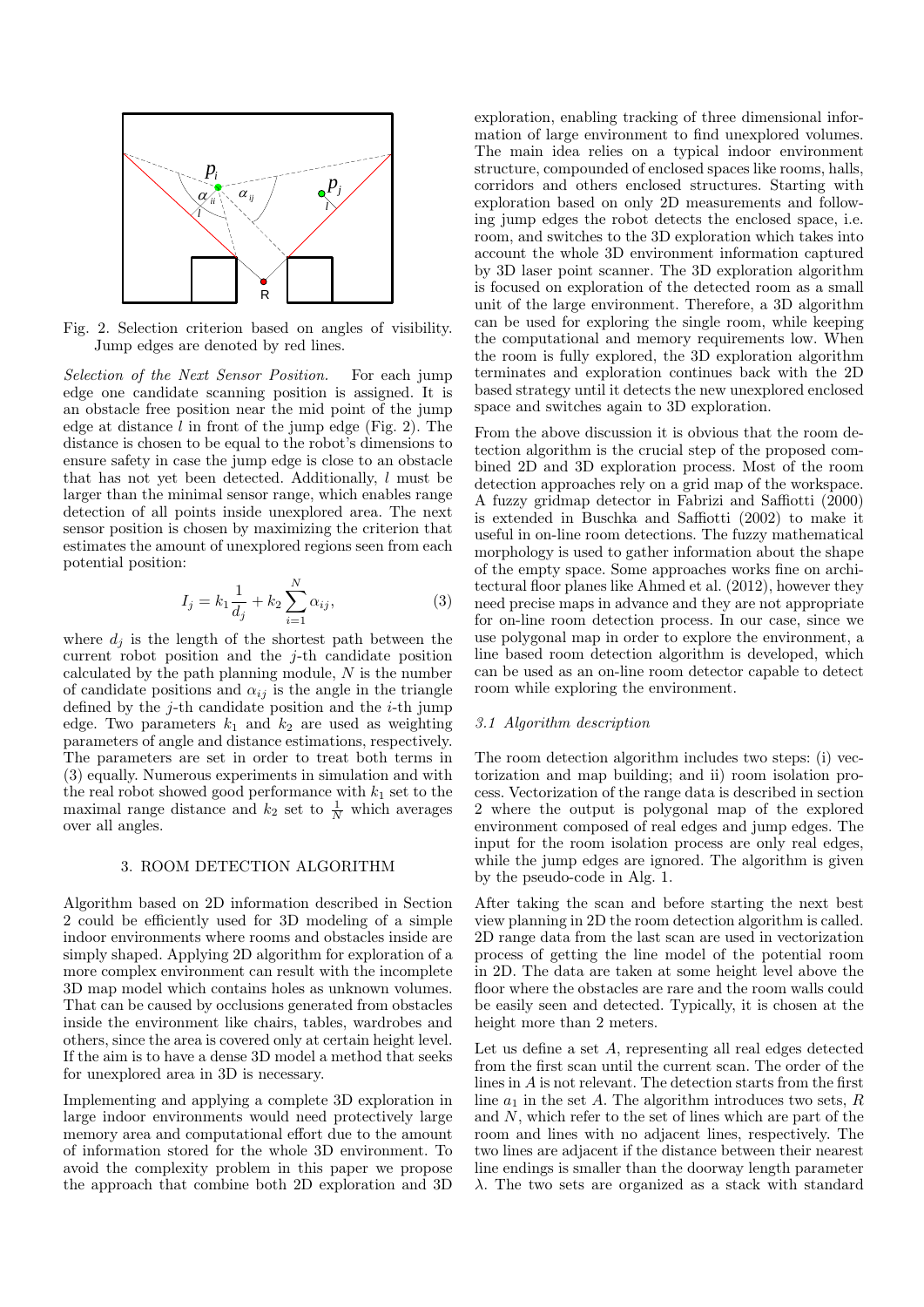Algorithm 1 Room detection

|     | <b>Require:</b> 2D range data, doorway length $\lambda$ , minimal |
|-----|-------------------------------------------------------------------|
|     | room area $A_{\text{min}}$                                        |
|     | <b>Ensure:</b> Detected room                                      |
|     | 1: vectorization                                                  |
|     | 2: initialization: $A =$ detected lines, $R = \emptyset$ , $N =$  |
|     | $\emptyset$ , room Detected = FALSE                               |
|     | 3: for all $a_i \in A$ do                                         |
| 4:  | $R.push(a_i)$                                                     |
| 5:  | while 1 do                                                        |
| 6:  | $y = \text{findAdjacent}(R.\text{last}(), A, N)$                  |
| 7:  | if $y \neq \emptyset$ then                                        |
| 8:  | if $y = a_i$ then                                                 |
| 9:  | if Room $Area(R) > A_{min}$ then                                  |
| 10: | $roomDetected = TRUE$                                             |
| 11: | break                                                             |
| 12: | else                                                              |
| 13: | N.push(R last)                                                    |
| 14: | R.pop                                                             |
| 15: | end if                                                            |
| 16: | else                                                              |
| 17: | R.push(y)                                                         |
| 18: | end if                                                            |
| 19: | else                                                              |
| 20: | $N.push(R-last)$                                                  |
| 21: | R.pop                                                             |
| 22: | if $R = \emptyset$ then                                           |
| 23: | <b>BREAK</b>                                                      |
| 24: | end if                                                            |
| 25: | end if                                                            |
| 26: | end while                                                         |
| 27: | if room Detected = TRUE then                                      |
| 28: | break                                                             |
| 29: | end if                                                            |
|     | $30:$ end for                                                     |

push and pop operations where R.last refers to the last element in the stack  $R$ . Starting from the last element in  $R$ , function findAdjacent searches for the adjacent line from the the set of all lines A. The result of the findAdjacent can be the adjacent line or empty set in the case of which the adjacent line from the last line in R does not exist. Two reasons can cause empty set as a result: (i) no line exists in the vicinity defined by  $\lambda$ ; (ii) lines in the vicinity are part of the  $N$  set, i.e. lines around have already been detected as not appropriate for closing a room. In the case of empty set the last element in  $R$  is deleted and pushed in the set  $N$ . If the adjacent line exists the set  $R$  is augmented with it and the whole procedure is repeated for the new line just added in  $R$ . The algorithm finishes if the adjacent line is the same as the starting one in  $R$ . That means the loop is closed and represents an enclosed space. The final step is to check the area of the detected room. If the area is smaller than the threshold  $A_{\text{min}}$ , e.g. the loop encloses the corner of the bigger room, the process is repeated until all lines are grouped into the sets  $R$  and  $N$ . The returned value is set R.

The room detection was tested in simulation under the ROS environment using stage simulator. The laser sensor field of view was set to 360°. Figure 3 shows a simulated standard office environment with severals rooms, halls and doorways. The robot starting position is marked with the



Fig. 3. Office environment used in the simulation



Fig. 4. Detected rooms of the office environment in Fig. 3

rectangle at the upper left. Since the simulation is in 2D and serves only as a test for the room detection, the 3D exploration was disabled. The result of the room detection is shown in Fig. 4, where each detected room is filled with different color. By comparing the real map of the office environment and detected rooms while simulating exploration, it can be seen that rooms are nicely recognized and the environment is divided into smaller units suitable for 3D exploration inside each of them.

### 4. 3D EXPLORATION INSIDE THE DETECTED ROOM

The room detection algorithm provides the room parameters including the boundary area and the coordinates of the room. When the room is detected at least one scan inside the room is available since the robot has already entered the detected room. From the available scans inside the room the initial 3D model of the room is built and exploration continues by using the 3D exploration algorithm. The main idea of the 3D exploration algorithm used is described hereafter.

In order to obtain the next sensor position, the room 3D model needs to hold information of the explored and unexplored area inside the room. The room 3D model we use is voxel based where each voxel has one of the following marks: occupied if the volume within the voxel is occupied, unseen if occupied status of the voxel is unknown or empty if the voxel is empty with no obstacles inside.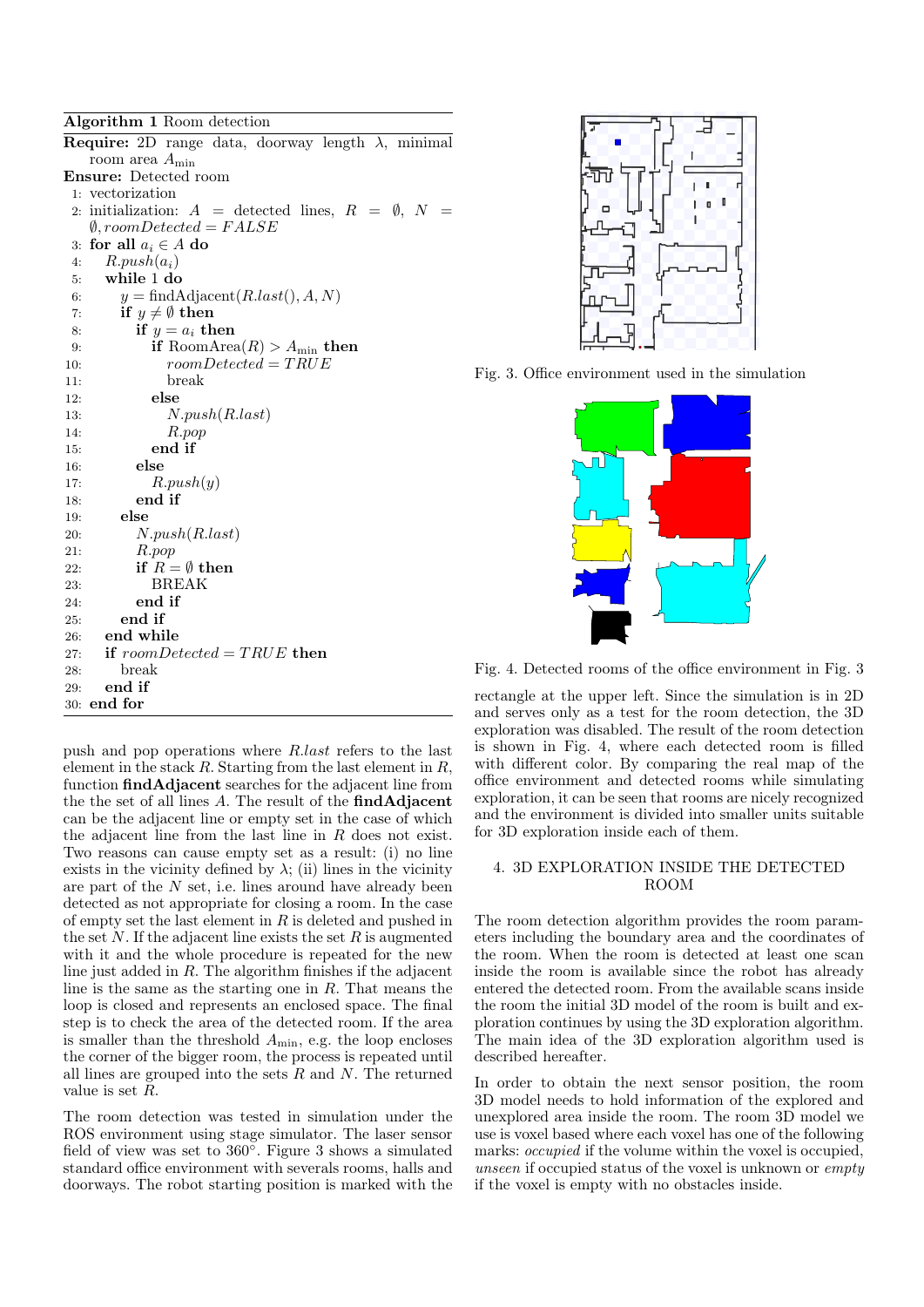Dimensions of the room refers to the number of voxels that should be used to cover the whole area of the room, i.e. memory allocation for the room. Since the shape of the room (enclosed space) could be arbitrary the 3D voxel model which describes the room is chosen to be cuboid where detected room volume fits entirely inside the cuboid. Although there could be voxels which are not part of the room, in the process of the next best sensor position they are ignored. When initial 3D model is created the next step is to detect areas with the most unseen voxel status and steer exploration towards that areas. The algorithm details can be found in Blaer and Allen (2007).

In the beginning, voxel map is initialized to unknown state with all voxels set to *unseen*, since we do not have any information on the environment. While scanning with 2D algorithm each scan is stored in memory together with the pose location where it was taken. Going through all scans only the scans inside the room update the initial map. Using ray tracing algorithm a ray is traced from the position where the scan has been taken to each data point in the scan. Each voxel that is crossed with the ray is marked as empty and the voxel joined to data scan is marked as occupied.

The potential next sensor position candidates are all voxels at the height of laser scanner with the status empty and reachable for the robot, which is tested by the path planning module. The aim is to choose the candidate position from where the most unseen voxels can be seen. For each candidate position we count the number of unseen voxels by tracing a ray from candidate to unseen voxel and if all crossed voxels are empty increase the counter for one increment. Since counting for every unseen voxel would be unnecessarily expensive only *unseen* voxels with at least one empty neighbor around are taken into account, as proposed by Blaer and Allen (2007). In that way the set of all voxels that need to be tested is decreased and voxels outside the room boundaries are not considered. The approach is similar to the jump edges in 2D because unseen voxels taken into account actually corresponds to jump planes which divide explored and unexplored regions. When a location that maximizes the number of unseen voxels is found, robot moves to the chosen position, takes the scan, and the whole procedure is repeated. The algorithm stops when the number of unseen voxels is bellow some predefined value  $V_{min}$ . Additionally, since the laser sensor introduces constraints in the field of view and range properties, the constraints are also included into account by checking the range and angle between potential candidate position and unseen voxels.

# 5. EXPERIMENTAL RESULTS

The overall exploration algorithm was tested experimentally on a differential drive mobile robot equipped with 2D SICK LMS100-10000 laser mounted on a pan-tilt unit FLIR PTU46 that enables 3D scanning of the environment. Figure 5 shows the part of the voxel based model of the environment used in 3D exploration algorithm. The occupied voxels are colored red, potential position voxels  $(PP)$  are colored blue, while white voxels represent *poten*tially seen voxels (PS) that could be seen from at least one position in the workspace and which are subset of all

Table 1. The number of unseen  $(U)$ , potential position  $(PP)$ , and potential seen  $(PS)$  voxels at each scan inside the detected room

| Scan        | Scan 1 | Scan 2 | Scan 3   | Scan 4 | Scan 5 |
|-------------|--------|--------|----------|--------|--------|
| $U$ (green) | 930    | 604    | 567      | 340    | 303    |
| $PP$ (blue) | 170    | 517    | 530      | 520    | 525    |
| PS (white)  | 340    | 35     | $^{(1)}$ | 42     | 8      |

unseen voxels  $(U)$  colored green. The specific green cone in the figure is a consequence of the laser field of view constraints. The other green voxels are situated under the tables and chairs inside the room representing unexplored area. The voxel volume used in the experiment was set to  $0.008 \; m^3.$ 



Fig. 5. The part of the voxel model of the experimental environment.

The experimental environment, together with the robot's path, consists of two rooms showed in the upper left image in Fig. 6. As the exploration process took 5 scans until the whole environment was explored, the numbers in the image refers to the scan order. The rest of the images in Fig. 6 show the 2D exploration polygon after each of five scans. Jump edges are colored red, the exploration polygon is colored blue and the candidate positions generated by 2D planner are noted by asterisks, while the best next position according to the 2D exploration is marked by a red circle.

Starting from the smaller room and taking the first scan, the enclosed space was detected and the algorithm was switched to 3D exploration. The next two scans (2 and 3) were taken based on the voxel map of the detected room and 3D planning process. After the third scan the smaller room was fully covered and the algorithm switched back to 2D exploration. The next scan position (scan 4) was obtained by 2D exploration after which the bigger room was detected. One additional scan position (scan 5) was chosen and the number of unseen voxels was bellow the treshold value (15 voxels). The algorithm finished since all rooms had been explored and, based on 2D exploration, no jump edges were found outside of the explored area. Table 1 summarizes the environment exploration process by showing the number of unseen  $(U)$ , potential position  $(PP)$ , and potentially seen  $(PS)$  voxels at each scan inside the detected room. The difference between  $PS$  and  $U$ number of voxels relies on the fact that some unseen voxels can not be seen from any potential position in the space.